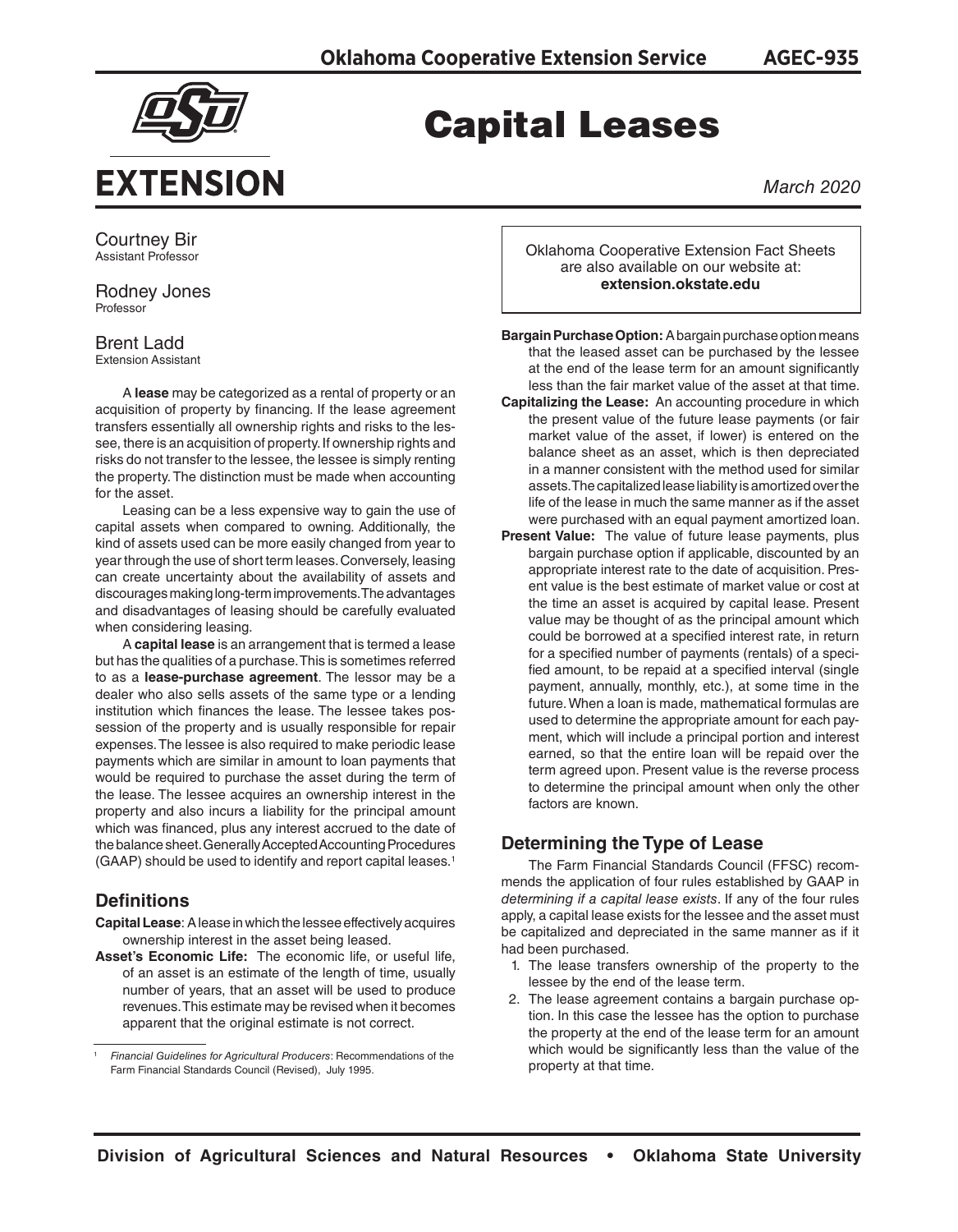- 3. The lease term is equal to 75 percent or more of the estimated economic life of the property.
- 4. The present value of the lease payments at the beginning of the lease term is equal to or greater than 90 percent of the fair market value at that time.

If none of the above four rules apply, the agreement is an operating lease. The asset is rental property and the lease payments are treated as operating expenses.

The most significant difference between an operating lease and a capital lease is the balance sheet treatment. The lessee includes the cost of the asset less accumulated depreciation (book value) in the balance sheet if the asset is acquired by a capital lease. A liability equal to the principal portion of the remaining lease payments, plus accrued interest to the balance sheet date, is also entered. Although the FFSC does not require disclosure of the market value of an asset acquired by a capital lease when preparing the balance sheet or supporting schedules, this information may be useful when determining deferred taxes.

No ownership of the asset or liability for payment is entered in the balance sheet if the agreement is an operating lease. The lease payments are included in the cash flow statement regardless of which type of lease exists. The income statement will reflect only the interest portion of the lease payments if the arrangement is deemed a capital lease; it will reflect the entire amount of the lease payment if the arrangement is an operating lease. Some financial ratios will be affected depending on which type of lease exists.

#### **Applications**

The imputed cost of a capital lease is determined by discounting future payments (rents) to present value at the beginning of the lease term. The payments will usually be made in advance of each period over the term of the lease. Present value may be determined by the formula:

 $PV = [(R - (R \div (1 + i)^n)) \div i] (1 + i)$  where  $R =$  the rental payment amount  $i =$  the discount rate (interest rate)  $n =$  number of rental payments

When the payments are made at the end of each period rather than the beginning, the formula is modified to *PV = [R - (R ÷*   $(1 + i)^n$  ÷ *i*. The amount to be paid for each rental period and the number of payments will be known. The discount rate is the interest rate which the lessor used to calculate the payment amount, if known. Otherwise, the interest rate which the lessee is normally charged for a loan to purchase a similar asset is used. The annual interest rate must be divided by the number of payments to be made each year, except when payments are made annually.

When a bargain purchase option is included in the agreement, the lessee may purchase the asset at the end of the lease term for an amount which is substantially less than the value of the asset. This amount is also discounted to present value using another formula:

 $PV = P \div (1 + l)^n$  where

- $P =$  payment required to exercise the option
- I = discount rate (interest rate per period)
- $n =$  number of periods in the term of the lease

This amount is added to the present value of the lease payments to determine the total imputed purchase price or cost.

For example, James and Dolly Madison have contracted to lease a combine in March 2018. The lease agreement requires annual rents of \$60,226 to be paid in advance. The first payment is due on March 2, 2018 and four annual payments are due on March 2 of each year 2019 - 2023. The equipment dealer is financing the lease at an interest rate of 6.3%. The term of the lease will end on March 1, 2024.<sup>2</sup> At that time, they may purchase the combine for \$150,000 or return it to the dealer. The cost of the combine may be determined by using the formulas which were given above.

Present value calculation of lease payments:

$$
PV = [(\$60,226 \div (\$60,226 \div (1.063)^5)) \div 0.063] \times 1.063
$$
  
= [(\\$60,226 \div (\\$60,226 \div 1.3572702)) \div 0.063] \times 1.063  
= [(\\$60,226 \div \\$44,372.90) \div 0.063] \times 1.063  
= \\$267,489.90

Present value calculation of bargain purchase amount:

$$
PV = $150,000 \div (1.063)^{5}
$$
  
= \$150,000 \div 1.3572702 = \$110,515.94

The total cost of the asset is the sum of the present value of lease payments and the bargain purchase amount:

\$267,489.90 + \$110,858.94 = \$378,005.84 which is the imputed cost of the asset.

#### **Depreciating Capital Lease Assets**

Capital lease assets are depreciated over their economic life, as are other depreciable assets. When rule 1 or rule 2 is used to determine that a capital lease exists, the economic life is the best estimate of the number of years that the asset will be used to produce revenues. If rule 3 or rule 4 is used to determine that a capital lease exists, the term of the lease is taken to be the economic life (GAAP).

The combine which James and Dolly Madison will lease in March 2018 is a capital lease according to rule 2 and has been determined to cost \$378,005.84. The Madisons estimate the useful life to be 10 years and the salvage value to be \$84,000. Annual depreciation expense is determined using the straight line method: (cost - salvage)  $\div$  life = (\$378,000  $-$  \$84,000)  $\div$  10 = \$29,400 (rounded). Depreciation expense for the period March 2018 through January 2019 is calculated by dividing \$29,400 by 12 to determine the monthly depreciation expense, and multiplying the result by 11, the number of months remaining to the end of the period:  $$29,400 \div 12 \times 11$ = \$26,950. Original cost, \$378,000, less depreciation expense of \$26,950 = \$351,005, the value of the asset recorded in the balance sheet on January 31, 2019. The Madisons will subtract \$29,400 from the book value in each succeeding year.

James and Dolly also incurred a liability when they leased the combine. The initial payment of \$60,226, made in advance, is similar to a down payment for a purchase. The imputed cost of \$378,005 less the first payment of \$60,226 leaves a lease liability of \$317,779. The principal payment which will be due in March 2019, \$42,000, is included in the Current Portion of

<sup>2</sup> The average of 2019 quarterly machinery/intermediate loans rates for Kansas City Federal Reserve district was used.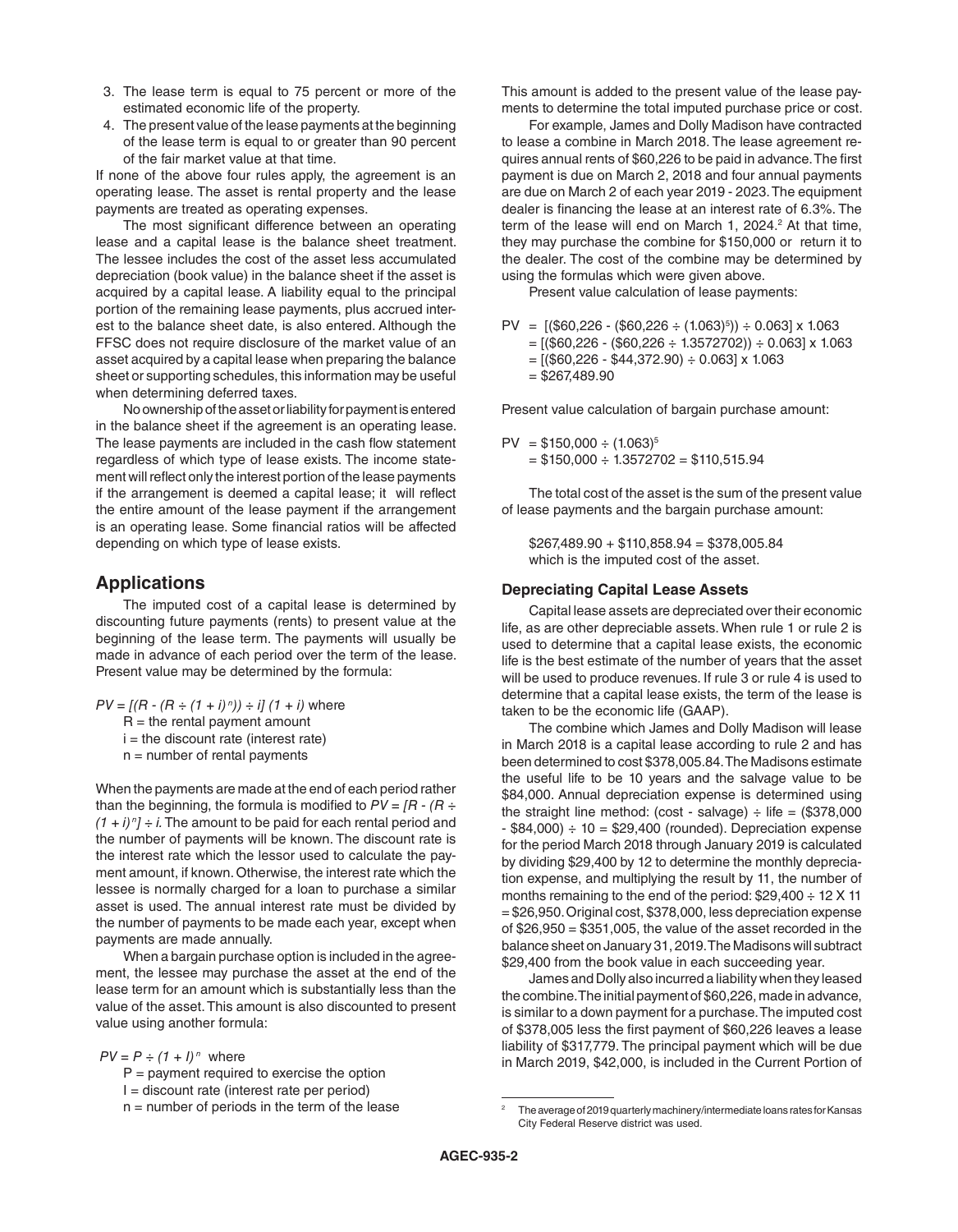Term Debt in the balance sheet for January 31, 2019. Accrued interest to January 31 is also included in the current liabilities section of the balance sheet. The non-current portion of the liability is included in that section of the Madison's ending balance sheet.

#### **Tax Depreciation of Capital Lease Assets**

You may wish to refer to the following IRS publications to determine whether the asset was acquired by capital

lease, which the IRS calls a "conditional sales contract" or an operating lease and then apply the appropriate tax treatment for the payments. The rules are similar to those set by GAAP. Depreciation for tax purposes follows MACRS schedules as if the asset was purchased.

IRS Publication 225, Farmer's Tax Guide IRS Publication 535, Business Expenses